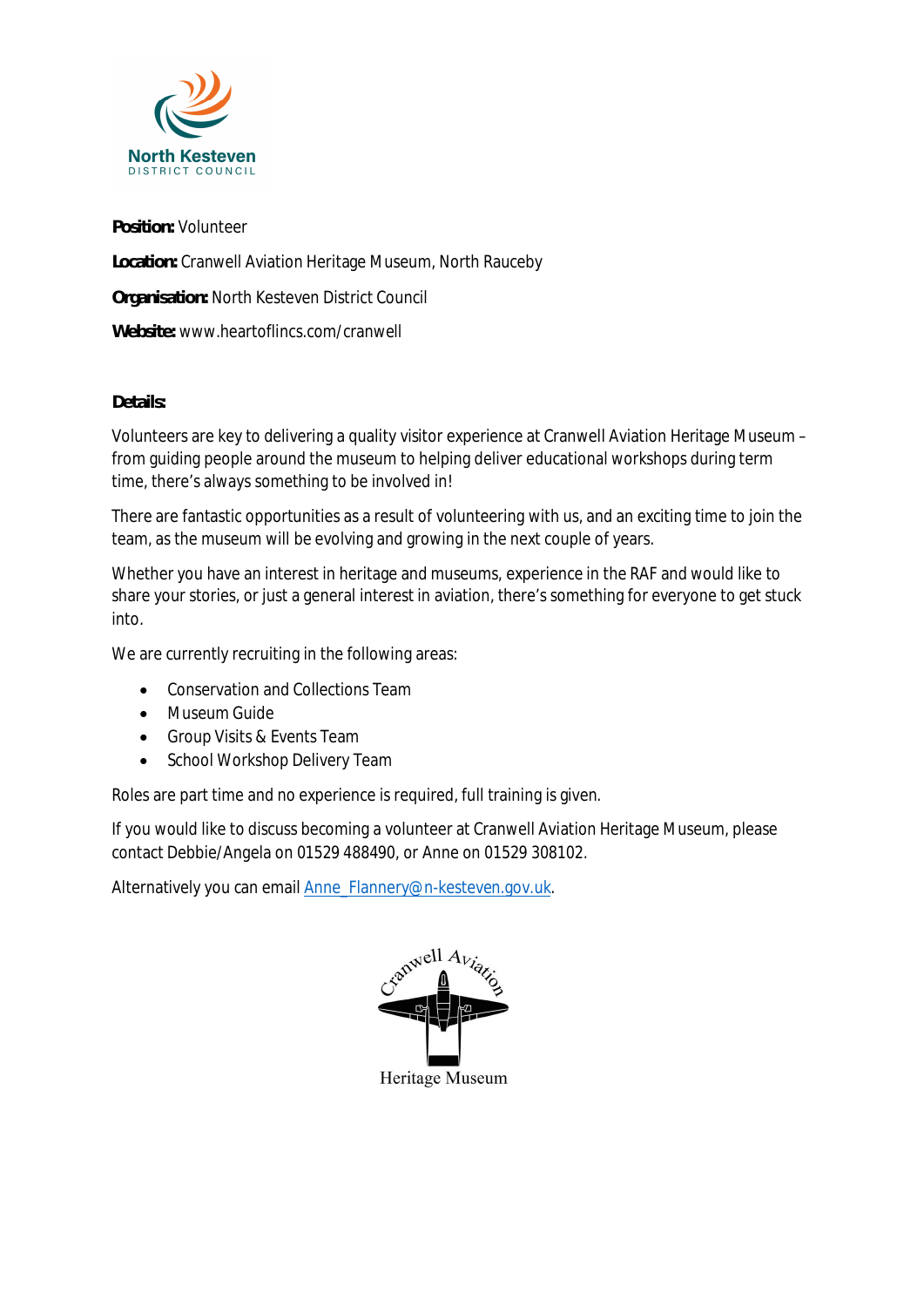

**Position:** Volunteer **Location:** Cogglesford Watermill, Sleaford **Organisation:** North Kesteven District Council **Website:** www.heartoflincs.com/cogglesford

## **Details:**

Volunteers are vital in order to deliver a quality visitor experience at Cogglesford Watermill.

A fantastic opportunity for anyone with an interest in history and heritage, this award winning, fully restored working watermill is thought to be the only Sheriff's Watermill still operating in England, and Millers have produced flour on this site for over a thousand years.

From assisting the Miller on their monthly milling days, bagging flour, helping on family events days or delivering educational visits to the site, there are many different aspects to be involved with.

We are currently recruiting in the following areas:

- · Conservation and Collections Team
- · Museum Guide
- · Group Visits & Events Team
- School Workshop Delivery Team

Roles are part time and no experience is required, full training is given.

If you would like to discuss becoming a volunteer at Cogglesford Watermill, please contact Dawn or Debbie on 01529 413671 or Anne on 01529 308102.

Alternatively you can email Anne\_Flannery@n-kesteven.gov.uk.